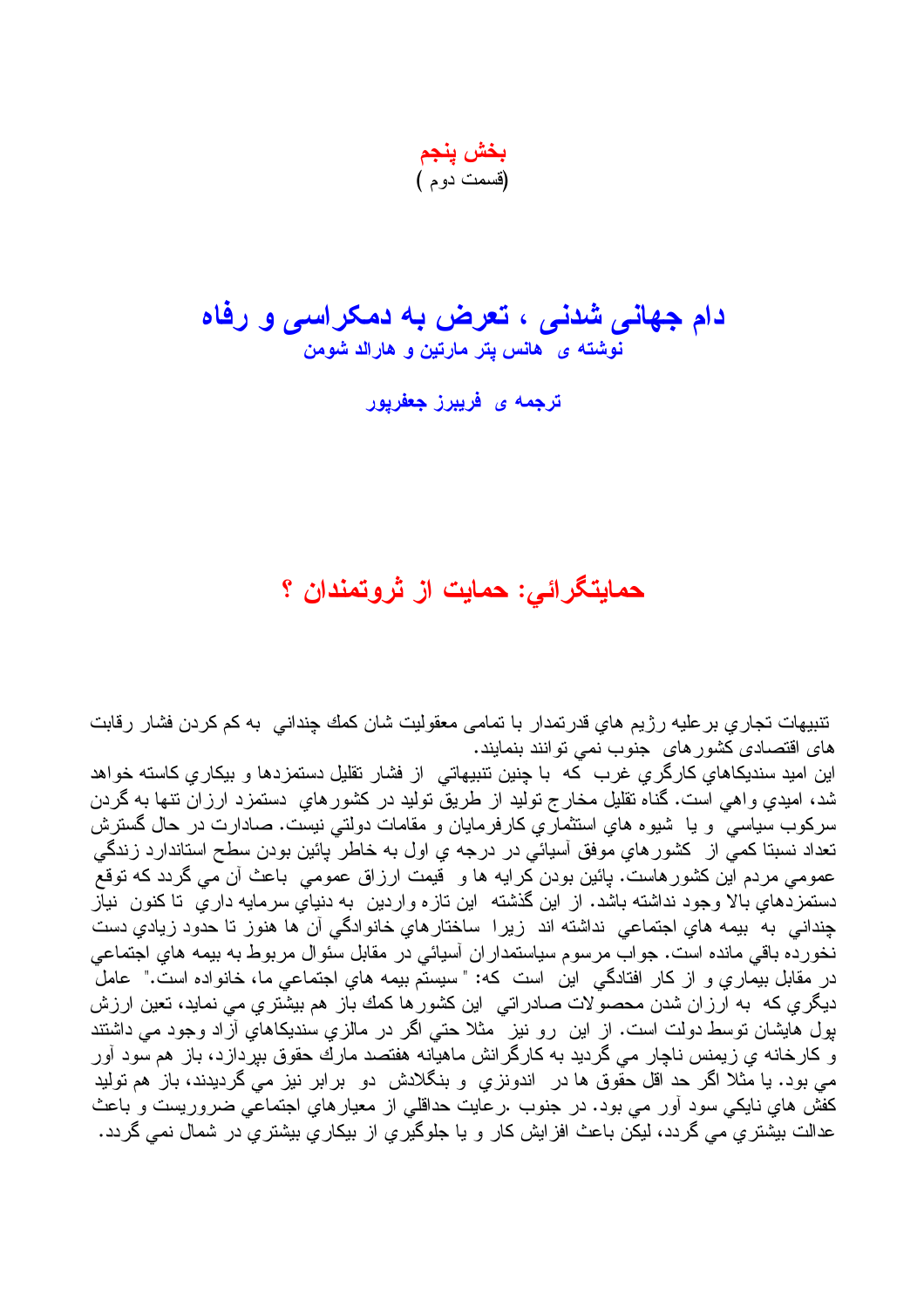از این رو بسیاری از اقتصاددانان فرانسوی که از سیاست حمایتگر ایانه ی کشورشان دفاع می نمایند، خواهان وضع عوارض هاي هدفمند تجاري مي باشند. مثلا ژرالد لافاي مشاور اقتصادي دولت فرانسه بیِشنهاد می کند که بر علیه تمام أن کشورهایِ أسیائی که با پائین نگاه داشتن عمدیِ ارزش پولشان به ارزان شدن كالاهاي صادراتي شان كمك مي نمايند، عوارض نتبيهي وضع گردد. عوارضي كه حد اقل نقلیل بھای ناشی از پائین بودن عمدیِ ارزش پول ہایشان را جبران نمایند. لیکن این درآمدہایِ گمرکی باید نه به صندوق دولت ، بلکه به حساب صادرکنندگان اجناس مشابه اروپائی واریز گردد. تا آن ها قادر گردند با این بول ها بنوبه ی خود بخشی از مخارج صادرات اروپا را تامین نموده و تعادل بهتری در نجارت و برابري ارزها ايجاد نمايند. اين درخواست منطقى بنظر مى رسد. وبا اين وجود مشكّل أفرين است. زيرا در نعين اين عوارض گمركي امكان هرگونه خودسري وجود دارد. هيچكس قادر نخواهد بود بطور عینی نعین نماید که چه مقدار عوارض نتبیهی نوازنی عادلانه ایجاد خواهد نمود و آیا اصولا چنین عوارضی درهاي ورود به بازارهاي شمال را كه كشورهاي مزبور به أن نياز مبرمی دارند، نخواهد ىست ؟

مسئله ی دیگری که در زیر علامت سئوال قرار دارد این است که آیا دیوار کشیدن در مقابل رقبای کشور های کم دستمزد می تواند تقلیل ارزش به سرعت در حال رشد نیروی کار کشور های بزرگ صنعتی را متوقف نمايد. بدون شك رشد ۖ واردات كالاهاي كشورهاي بلوك شرق و أسياي جنوب شرقي به بخش هائـي از صنعت اروپا که نیاز به کار فراوان دارند، زیان هائی وارد نموده است.در صنایع کفش سازیِ ،پارچه بافي ، رايانه ً و نرم افزارها ً و حوزه هاي مشابه صنعتي نمامي كشورهاي اروپائي َ، أمريكاي شمالي ً و ژاپن مقدا*ري م*حل کار به نفع کشورها*ي جديد ص*نعتي از بين رفته است. از اين رو نيز در کشورها*ي* صنعتي سطح نقاضا براي كارگران غيرمتخصص و كارهاي نوار رونده كم گرديده است. أدريان وود اقتصاددان بریتانیائی درمطالعاتی که اخیرا منتشر گشته است ثابت نموده است که در کشورهای اروپائی ، آمریکای شمالی و ژاین نیاز به نیروی کار از سال ۱۹۸۰ در نتیجه ی گسترش تجارت با کشورهای کوشای در حال رشد بانزده درصد نقلیل بافته است.(۱۸)

ليکن اگر از ديد اقتصادي به اين مسئله بنگريم خواهيم ديد که اين امر تاکنون براي اغلب کشورهاي مرفه شمال كاسبي خوبي محسوب مي گرديده است. زيرا واردات آن ها ازشرق قدرت خريد كشورهاي در حال ترقى را بالًا برده ّو باعث گرديده است كه اين كشورها از ماشين هاي صنعتي تا ماهواره هاي مخابراتي و خلاصه هر أنچه را كه خود هنوز قادر به تولیدش نیستند را از غرب خریداریِ نمایند. در این امر هیچ يک از کشورهاي غربي به اندازه ي ألمان موفق نبوده است. اين غول اقتصادي قلب ارويا نا به امروز به نسبت در آمد سرانه اش بزرگترین کشور صادرکننده یِ جهان است. آلمان چه در مراودات تجاریِ با آسیای جنوب شرقی و چه با باز ار های جدید اروپای میانه حتی اضافه ارزش صادراتی نیز دارد. البته بخش اعظم سودهاي حاصل از صادرات به حساب بخش هاي پر سرمايه و تكنيك بالا مانند ماشين هاي صنعتي ، شيمي ، الكترونيك و نرم افزارها سرازير مي گردد.اين جابجائي نو ع صادرات مهمترين علتٌ بحران كار است. غالب كارخانه هاي الماني ، فرانسوي و يا ژاپني از جهاني شدني سودهاي سرشاري می برند. نتها چیزی که نفاوت کرده است اینست که سهمی که از این سودها به نیروی کار کشورهای خوَّيش مى بردازند، دائما در حال نقلبل است. از اين رو نه رفاه عمومى بلكه نتها مقدار دستمزد بعنى أنَّ بخش از نوان اقتصادي كه از دستمزدها و حقوق ها منتج مي گردد، تقليل مي يابد. حتى در ألمان نيز كه تا چندی بیش توازن در دستمزدها حاکم بود از سال ۱۹۸۲ دستمزدها ده درصد تقلیل یافته است.در عین حال نابر ابر ي نقسيم كل دستمزدها در ميان گروه هاي مختلف شغلي افزايش مي يابد. متخصصيني كه به سختی قابل جایگزین نمودن هستند و یا صاحبان مشاغل خدمانی ویژه ای که کمتر رقیبی بین المللی دارند می نوانند هنوزهم به رشد دستمزهایشان امیدوار باشند. لیکن ارزش کار بخش عظیم باقیمانده و بخصوص نیروی کار غیر متخصص دائما در حال نتزل است.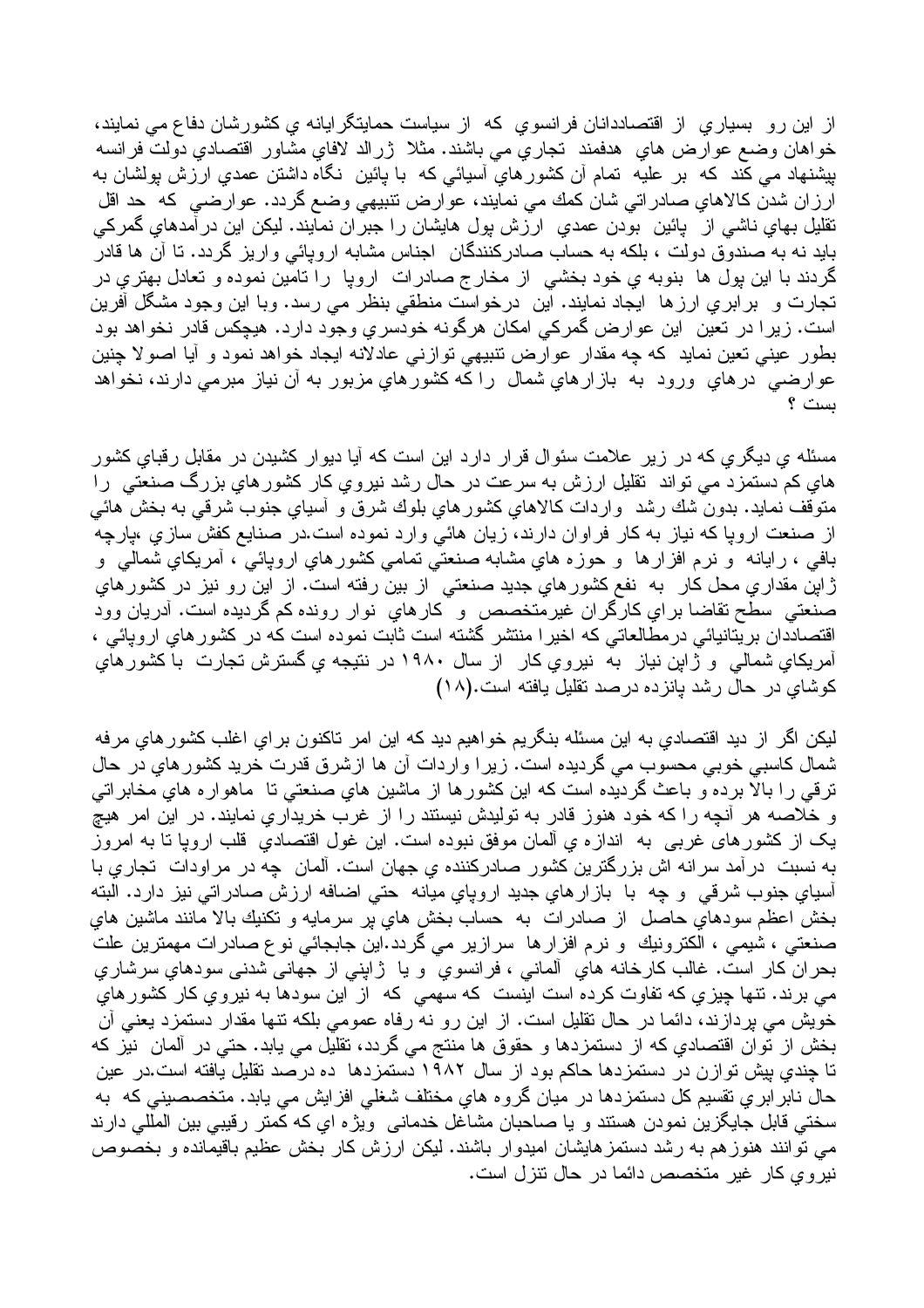اما بخش کوچکی از علل این روند به کشورهای جدید صنعتی آسیا و ی اروپای میانه مربوط می گردد. بزرگترین تعرض ها به بازار کار را در درجه ی اول گسترش سریع شبکه بندیِ صنعت ارتباطات كشورهاي صنعتي باعث گرديد. در طول سال هاي دهه ي نود نيز بيش از دو سوم سرمايه گذاري هاي خارجي در اين كشورهاي صورت مي گيرد. البته سرمايه گذاري هاي مؤسسات اقتصادي شمال در کشور های در حال رشد افزایش می یابد، لیکن بیش از نیمی از این سرمایه گذاری ها در خدمت استخراج مواد اولیه و یا ایجاد موسسات خدماتی نظیر هتل ها و بانك ها می باشند و بنابراین به جابجائی كار جندان ربطي ندارند. در درجه ي اول اين خريد كارخانه هاي خارجي و سرمايه گذاري هاي ميان كشور هاي غنبی است که باز هم سریعتر می گردد. در حالیکه سرمایه گذاری های خارجی در کشور های در حال رشد از سال ۱۹۹۲ تا سال ۱۹۹۰ از ٥٥ میلیارد دلار به ۹۷ میایارد دلار در سال افزایش یافته اند ، سرمایه گذاریِ در کشورهایِ صنعتی از ۱۱۱ میلیارد دلار به ۲۱۲ میلیارد دلار در سال رسیده است. (١٩) بدین ترتیب باشگاه ثروتمندان تجارت بررونق جهانی را چون گذشته عمدتا در صفوف خویش انجام م*ی* دهند.

اين ارقام نشان مي دهند كه درهم أميختگي سرمايه و تجارت ميان كشورهاي صنعتي چه ابعادي بخود گرفته است. نشدید رقابت ناشی از این امر در میان کشورهایِ مرفه خود باعث گردیده است که ازچندین سال بیش باروری کار سریعتر از نوان اقتصادی این کشورها رشد نماید. این نغییر شکل نکنیکی ناشی از رقابت است که کار را هر چه بیشتر غیر ضروری می سازد. ازاین رو تقصیر بیکاری و تقلیل دستمزدها در کشورهایِ شمال را نباید به گردن کشورهایِ جنوب و شرق انداخت. آن ها حد اکثر نقش ابزار و روغن گریسی را دارند که چرخ دنده هایِ ماشین صرفه جوئی و نقلیل ارزش کار را در کشورهای مرفه در گر دش نگاه مے دار ند۔

مکتب اقتصادی لیبر الیسم نو تاکنون مطالعات بیشماری را منتشر نموده است که سعی دارند ثابت نمایند که اين نتها پيشرفت هاي نکنيك و شيوه هاي مديريت است كه باعث ايجاد بحران در دنياي كار گرديده است و نه در هم آمیختگی و رقابت فراملیتی.(۲۰) لیکن این تفاوت گذاری امری صرفا آکادمیك است. در دنیای واقعي اين هر دو بديده بگونه اي تفكيك ناپذير به هم مربوطند. زيرا امروزه اين گرفتار گرديدن دربندهاي جهانی شدنی است که به پیشرفت هاي نکنيکي چنان نيروئي کوبنده اي مي بخشد که ميليون ها انسان را به حاشیه ي جامعه سوق مي دهد. در بر ابر اين سير نكاملي ايجاد موانع تجاري و وضع عوارض گمركي دفاعي سلاحي كند است. تا زمانيكه چنين حمايت گرائي هائي نتها متوجه ي كشور هاي كم دستمزد باشند یك كشور صنعتی نتها زمانی قادر خواهد بود بخش هائی از صنعت خویش را كه نیاز به كار فراوان دارند دوبار ه احيا نمايد كه در هاي خود را بروي رقباي ديگر كشور هاي صنعتي ببندد. براي اين كار اما تمامی بازارهایِ صادراتی خود را از دست خواهد داد. زیرا که رقبایش با همان روش به ویِ جواب خواهند داد. يك استراتژي هرج و مرج زا. بهاي اين تغيير ساختار ، تقليل بازهم شديدتر رفاه است. حتى اگر این نقلیل رفاه با اشتغال بالا نیز همراه باشد.

هر جا كه اقتصاددانان و كارشناسان امور اقتصادي اخطار مى دهند كه شهروندان كشورهاي مرفه مى باید سطح نوقعات خویش را محدودنر نمایندزیرا که در همه جا نیروی کار ارزان به بازار هجوم می آورد ، اين واقعييت را مسكوت مي گذارند كه ًمجموعه ي نوان اقتصادي كشورهاي ثروتمند كمافي سابق در حال رشد است. و این در حالی است که حد متوسط سودآوریِ سرمایه سریعتر از گذشته افزایش می یابد. بدین طریق این بھیچوجه کشورهایِ فقیر نمی باشند که رفاه کشورهایِ ثروتمند را از آن ها می گیرند.اما عکس این مسئله صادق است. این طبقات ممتاز شمال و جنوب یعنی ثروتمندان ، سرمایه داران و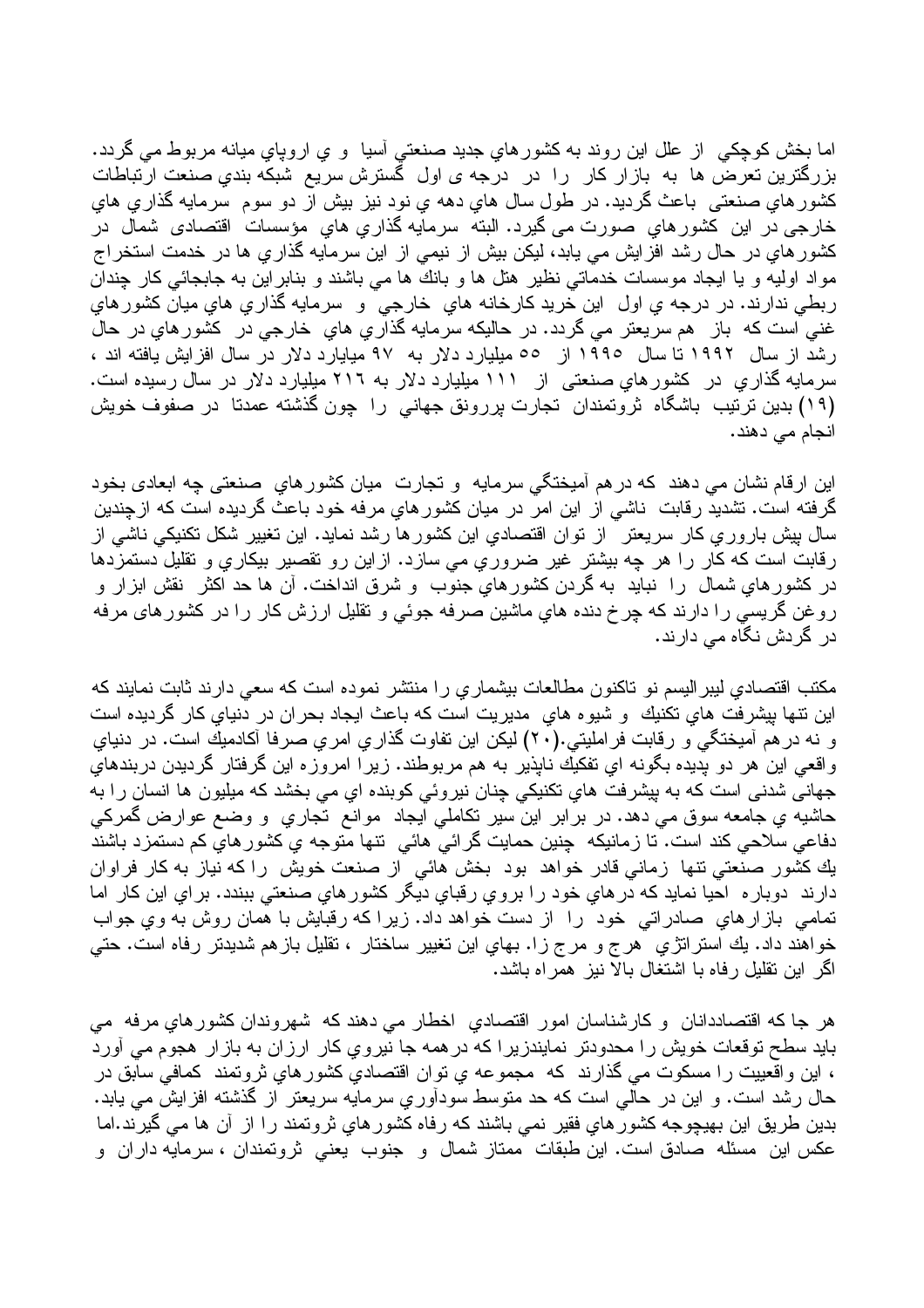متخصصین طراز اول می باشند که با جهانی شدنی اقتصاد سهم دائما بزرگتری از رفاه در حال رشد جهان را به بهاي فقيرتر گشتن بقيه ي جامعه نصيب خويش مي كنند.

آمار بانك مركزي فدرال ألمان در مورد سرچشمه هاي درآمدهاي خصوصـي مردم نشان مي دهند كه اين تمايل آلمان را نيز با وجود سنديكاهاي قوي كارگري و قدرت انتقال اجتماعي سطح بالاي تا كنونيش در بر گرفته است. حتی تا سال ۱۹۷۸ نیز ٥٤ درصد درآمدهایِ ملی ِ آلمان از طریق دستمزدها و حقوق ها کسب می گردیدند. ٤٦ درصد بقیه ی در آمدها به نسبت مساوی از راه سود بس انداز ها ، سود کارخانه ها ، حقوق بازنشستگی و کمك هاي اجتماعی کسب می گرديدند. امروزه يعنی شانزده سال بعد سهم خالص دستمزدها به ٤٥ درصد نقلیل یافته است. در عوض اکنون یك سوم در آمدهای ملی به سودهای حاصل از اوراق بهادار، كارخانه ها و شركت ها تعلق دارند.(۲۱) با اين حساب درگيري هاي حاصل از بهم بپوستگی اقتصادی جهان بر سر هیچ چیز دیگری بجز تقسیم سود که به قدمت خود سرمایه داری است ، نمی باشد. تنها چیزی که در این میان تعجب انگیز است اینست که عارفان بازار هنوز هم موفق می گردند این حقیقت ساده را در مقابل خود و افکار عمومی منکر گردند. مثلا در آلمان که گفتگو بر سر حفظ جابگاه تولید چهره ای هر چه بیشتر مسخره به خود گرفته و باعث اتخاذ بك سیاست غلط شده است.

## مدل آلمان: دروغ حفظ جايگاه توليد

زمانی هلموت کهل با تمجید بسیار از نشکلات کارگری آلمان گفته بود:"سندیکاها بی اندازه همکاری نموده اند و از خود بسیار آمادگی گفتگو نشان داده اند.". اتحادیه یِ کار منشکل از دولت ، اتحادیه `یِ کار فر مايان و سنديكاهاي كارگري "نتايج مثبتي " به دنبال داشته است. كلاوس تسويكل ر هبرسنديكاي كارگر ان فلزات صنعتي "يكي از شهر وندان كوشاي آلمان " است. كهل همچنين ضمن اعلام "احترام و نشكر بسيار خويش "به اين سنديكا اطمينان داده بود كه در زمان هاي سخت از پشتيباني وي برخوردار خواهد بود. "من از شاگردان لودویك ارهارد هستم. حزب ما(حزب دمكرات مسیحی) هرگز سیاستی را برنخواهد گزید که نتها به منافع بازار بیندیشد، بلکه همبستگی هایِ اجتماعی همیشه بخشی از سیاست ما خواهد بود و از این رو هیچگاه از میان برداشتن این همبستگی ها در سیاست ما جائی نخواهد داشت."(۲۲) صدر اعظم آلمان نا آپریل ۱۹۹۲ هنوز چنین سخن می گفت. سخنانی که در بهترین ساعات روز در برنامه ی اول تلویزیون بر ای هر کسی قابل شنیدن بودند. نتها دو ماه بعد مخاطبین این تمجیدهای دروغین بزرگترین نظاهرات كارگري تاريخ بعد از جنگ ألمان را در شهر بن سازمان دادند تا بر عليه اين صدر اعظم و سیاست هایش به اعتراض برخیزند. بیش از سیصد هزار نفر با ٧٤ قطار فوق العاده و پنجهزار اتوبوس تا هفتاد ساعت در راه بودند تا اعتراض خویش را بر علیه از میان برداشتن حقوق اجتماعی ، بیکاری ًو نقلیل دستمزدها توسط دولت اعلام دارند. در این نظاهرات دیتر شولته ر هبر اتحادیه ی سرتاسری سندیکا هاي آلمان با اشاره به مبارزات كارگري مشابه سال قبل فرانسه اعلام نمود كه اگر دولت برنامه هاي خویش را دنبال نماید"کشور آلمان شرایطی بیدا خواهد نمود که اعتراضات کارگری فرانسه ً در مقایسه ً با آن يك حركت خسته بيش نخواد بود.". هلموت كهل براي كساني كه چند ماه قبل از همكاري آن ها تمجيد نموده بود جوابی جز این نداشت که این ها"غر و لند کنندگان شغلی و انسان هائی مالامال از نزدید" می باشند که "جز دفاع از مزایایِ خویش فکریِ در سر ندارند" و "آینده یِ ألمان را به قمار گذاشته اند."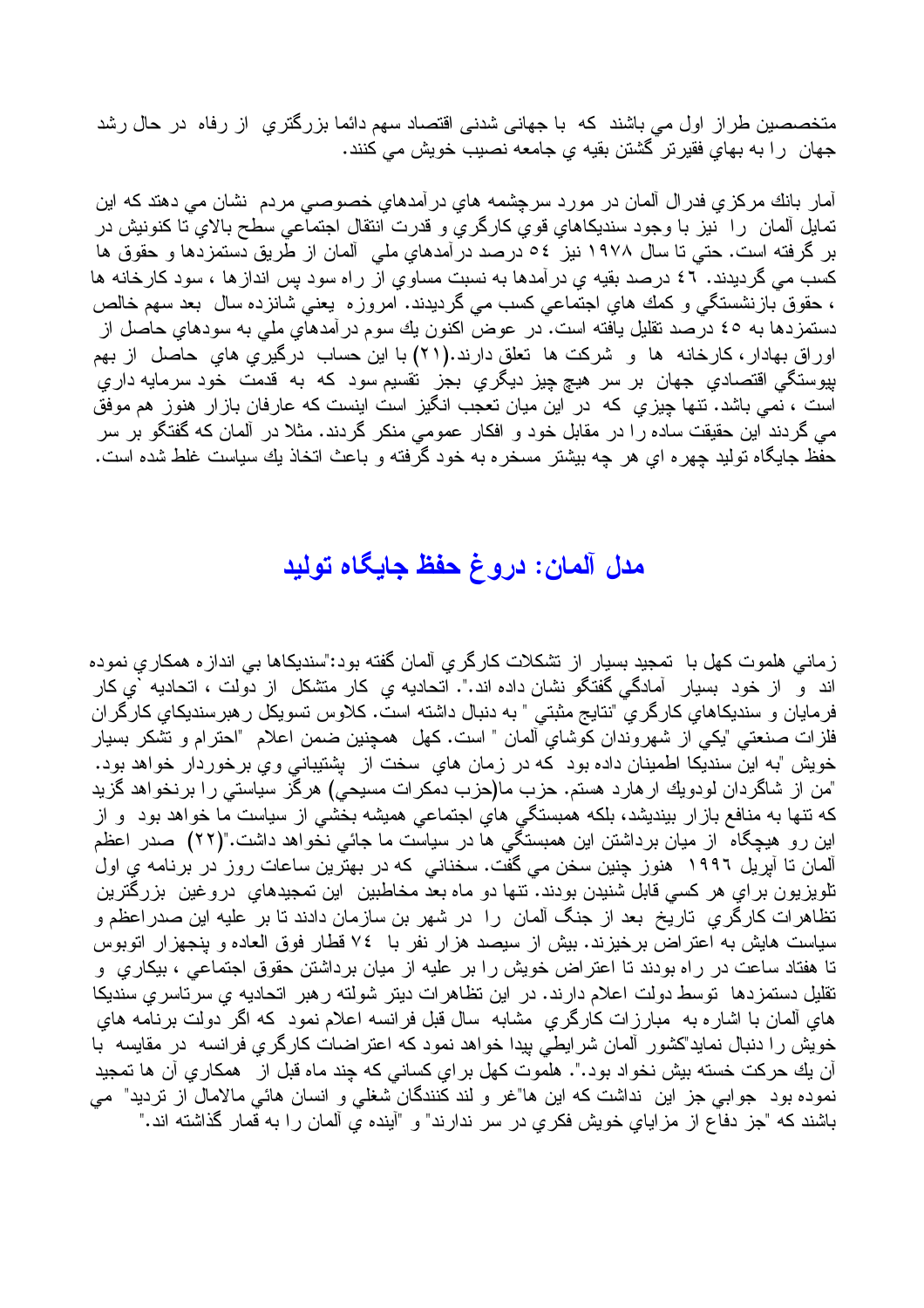دولت محافظه کار \_ ليبر ال ألمان ديگر نه فقط به صورت ضمني بلکه به شکلي بسيار علني و تعرضي آنچه را که سرمایه داران بزرگ سال های متمادی درخواست نموده اند، به سیاست خویش تبدیل کرده است. صدر اعظم ألمان مي گويد:"ما بسيار گران شده ايم ". اما منظور وي از ما نتها كارمندان وكارگران مزد بگیر می باشد. بدین ترتیب اصطلاح دفاع از مزایا بر سر زبان ها افتاد. کورت بیدنکوف رئیس جمهور ايالت ساكسون و از مغزهاي متفكر حزب دمكرات مسيحي حتى "كوهي از اين مزايا" را كشف نمود كه مي بايد "منفجر گردند" . (٢٤) منظور وي از مزايا ادامه ي پرداخت حقوق در هنگام بيماري ، برداخت حق فرزندان ، حفاظت در مقابل اخراج از كار ، حق بیكاری ، ایجاد كار نوسط دولت ، بنج روز کار در هفته ، سی روز مرخصبی سالیانه و حقوق بسیار دیگریِ است که تا کنون اجتماعی بودن اقتصاد آلمان را باعث می گردیده اند. شکی نیست که اغلب کارگران آلمانی در مقایسه یِ بین المللی هنوز ۖ وضع بهتري دارند. اصلي كه براي ألمان در مقياسي جهاني هم تحسين و هم حسادت به همراه داشته است و باعث گردیده است که احزاب آلمان "مدل آلمان "را به لکومونیو نبلیغات انتخاباتی خویش نبدیل نمایند. لیکن اکنون این دستاوردها در برتو رقابت جهانی "مزایا" خوانده می شوند.

در آبریل ۱۹۹۲ نیتر برنامه ی دولت "پیش به سوی اقتصاد و ایجاد کار" است و کهل و وزرایش شرو ع به از بين بردن اين مزايا در تمامي طيف حقوق اجتماعي و قراردادهاي مربوط به سطح دستمزدها نموده اند. حتی دستمزد زنان در هنگام بارداریِ می باید تقلیل پابد.

قصد آنان کاملا آشکار است. در دستگاه اقتصاد جهانی گشته برایِ دستمزد کار چیز زیادیِ باقی نمی ماند و حقوق بگیران می باید آنچه را که باقی مانده است چنان میان خود نقسیم نمایند که به هر کسی چیزی برسد و درصد بیکاریِ نقلیل یابد. آلمان می باید از آمریکا بیاموزد که در آن درصد بیشتریِ از مردم کار دارند. لیکن مزد کمتری دریافت کرده و فاقد حقوق اجتماعی هستند و ساعات کار روزانه بیشتر و شرایط كار بدتري را قبول نموده اند. نوربرت والتر مدير كل گذشته ي موسسه ي اقتصادي كيل و رئيس كنوني بخش نحقيقات اقتصادي دويچه بانك ، بانكي كه ر هبريش به نازگي مزاياي چشم گيري به خاطر پيش برد سیاست بالا بردن سود سهامداران دریافت نموده است ، یکی از مدافعین اصلی باروری بیشتر سرمایه در آلمان است و علنا می گوید: "برایِ دستیابی به اشتغال کامل بیست درصد نقلیل مزد در سراسر آلمان اجتناب ناپذیر است."(٢٥) بیشك نا چند سال پیش این اقتصاددان بانكي خود را با چنین پیشنهادي در جامعه کاملا منفرد می نمود، لیکن امروزه وي بخوبی می داند که دولت پشت سر وي ايستاده است. اين تغير جو سیاسی را مدیون تبلیغات چند ساله ی رادیو و تلویزیونی باید دانست که برایِ رسیدن به اهدافشان از قلب هيچگونه واقعيتي خود داري ننموده اند.

یکی از استدلالات اصلی در این نبرد تبلیغاتی این است که دولت رفاه اجتماعی المان بسیار گران شده است و بسياري از شهروندان ألمان " از شيوه ي بيمه ي كامل " سوء استفاده مي نمايند و علاقه ي بيشتري به دريافت كمك هاي اجتماعي دارند تا به كار كردن. بدون شك سيستم كمك هاي اجتماعي آلمان محتاج رفرم است. زیرا بخشی از ۱۰۲ نوع مختلف کمك های اجتماعی او لا به شكل آشفته ای سازمان يافته اند و ثانيا باعث مخارج بالاي اداري ميّ گردند و سرانجام اغلب شامل افرادي مي گردند كه مستحق این کمك ها نیستند و این در حالیست كه كمك هائی كه به افراد واقعا محتاج می شود حتی برای تهیه ی سریناه محقریِ نیز کافی نمی باشد. در آلمان بیش از هشت میلیون نفر در زیر خط فقر زندگی می کنند و بودجه اي برآي نعليم ، ايجاد كار و جلب نمودن مجدد أن ها به اجتماع وجود ندارد. اما اين گفته كه گويا دولت رفاه اجتماعی گران شده است ، بهیچوجه حقیقت ندارد. درست است که در سال ۱۹۹۰ مجموع كمك هاي اجتماعي برداخت گشته در حدود يك بيليون مارك يعني يازده برابر سال ١٩٦٠ بوده است. ليكن مجموعه ي در أمد ملي نيز به همان نسبت افزايش يافته است. در سال ١٩٩٥ مجموعه ي تمامي مخارج امور اجتماعي جمهوري ألمان كمنز از ٣٣ درصد نوليد ناخالص ملي بوده است. مقداركل مخارج اجتماعی در بیست سال قبل از این یعنی در سال ۱۹۷۰ نتها برای آلمان غربی بر ابر همین مقدار یعنی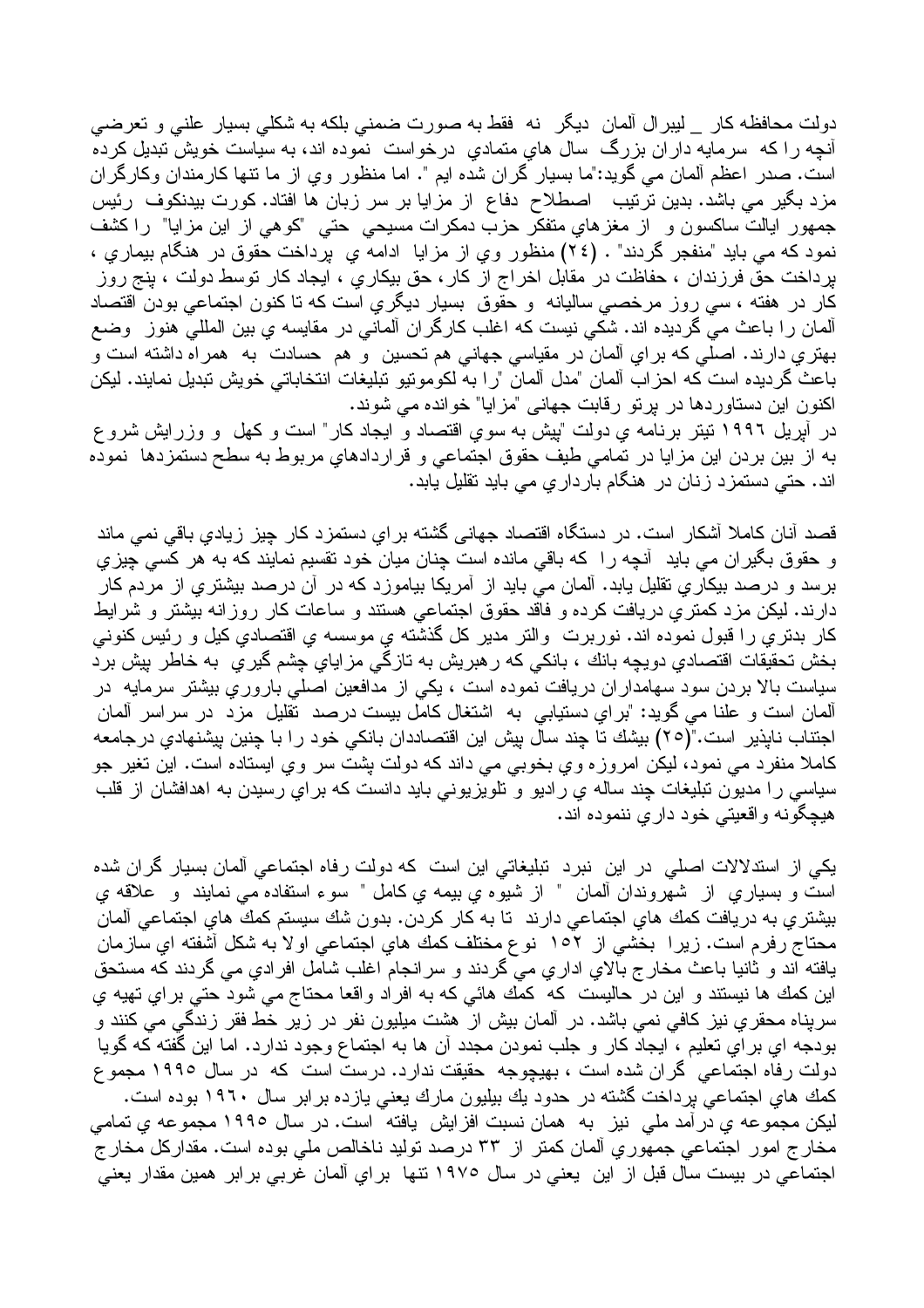۳۳ درصد نولید ناخالص ملی بوده است.(۲۲) اگر کمك های اجتماعی امروزی به مردم آلمان شرقی نمی بود این مقدار حتی به ۳۰ درصد نقلیل یافته بود.

بر عکس آنچه به صورتی متاثر کننده تغیر پافته است شکل تامین بودجه ی این مخار ج است. تقریبا دو سوم کمك هاي اجتماعي از راه ماليات هاي اجتماعي دستمزدها تامين مي گردد. ليكن از آنجائيكه در نتيجه ي گسترش بيكار ي و رشد قليل دستمزدها در آمد حقوق بگير ان دائما در حال نقليل است ، اين ماليات ها در سال های گذشته به شکلی انفجار گونه افزایش بافتند تا حقوق بازنشستگان وبیکاران و مخار ج درماني جامعه تامين گردد. چهار ميليون بيكار فقط براي صندوق بازنشستگي به مفهوم از دست دادن شانزده مبلبارد مارك در سال است. از اين رو بحران جامعه ي رفاه اجتماعي ألمان نقريبا فقط نتيجه ي بحران كار است و نه سو ُ استفاده مردم نتبل گشته ي يك سرزمين ايده آل از كمك هاي اجتماعي. براي اینکه نیروی کار کشور ً به صورتی غیر ضروری ً از هم نیاشد بسیار منطقی است که با توجه به ثروت در حال رشد کشور، از طریق مالیات آن کسانی را نیز که مالیات هایِ اجتماعی نمی پردازنددر مخار ج جامعه سهیم نمود. یعنی کارمندان دولت ، صاحبان مشاغل آزاد و نرونمندان را. لیکن در واقع امر ً دولت كهل درست عكس اين را انجام داده است.

در جریان باز سازی آلمان شرقی دولت برای کمك هائی که هیچگونه ربطی به بیمه های اجتماعی نداشتند ، صندوق این بیمه ها را به تاراج داد.از پرداخت غرامت به قربانیان حزب کمونیست آلمان شرقی تا حقوق هاي كارمندان بازنشسته كرده ي أن دولت. طبق تخمين مديريت ادار ه ي نهادهاي مسئول بيمه هاي اجتماعي اگر صندوق هاي بيمه هاي بازنشستگي ، بيکاري و درماني از زير بارهائي که اين بيمه ها اصولا براي أن ها بوجود نيامده اند، رها گردند، فورا مي نوان ماليات هاي اجتماعي دستمزدها را تا هشت درصد نقلیل داد.(۲۷)

حتی شاکیان اصلی سو ٔ استفاده از دولت رفاه اجتماعی یعنی رهبران کارخانه های آلمان ، بدون هرگونه شرمي از صندوق بیمه هاي اجتماعي به نفع خويش استفاده نمودند. از سال ۱۹۹۰ تا سال ۱۹۹۰ رهبران کارخانه های آلمان هفتصد و بنجاه هزار نفر از کارگران خویش را زودنر از مورد مقرر بازنشسته نموده و به حساب اعضاي صندوق بيمه هاي اجتماعي حد متوسط سن كارگران خويش را نقليل دادند. بار اضافی ناشی از این اقدام برایِ صندوق بازنشستگی پانزده میلیارد مارك در سال است كه برابر یك درصد مجموعه ي حقوق هاي اعضاي صندوق مي باشد.(٢٨)

يکي ديگر از شيوه هاي سئوال برانگيز براي کم کردن سطح نوقعات شهروندان ألمان مقايسه ي مخارج كار در مقياس بين المللي است. حقيقتا هم مخار ج كار در هيچ كجاي دنيا به انداز ه ي آلمان نيست. ليكن تفاوت ميان دستمزد هر ساعت کار در هر کشور ي دقيقا به همان انداز م قابل مقايسه است که تفاوت ميان مخار ج ساختن يك ساختمان در مرکز شهر فرانکفورت و یکی از حومه هاي شهر پړلبرگ.

برعکس أنچه در بازار جهانبي واقعا به حساب مي أيد ارزش کالائبي است که با يك واحد کار نوليد مي گردد. دو نن از اقتصاددانان موسسه ي نحقيقات اقتصادي برلين به نام هاي هاينر فلاسبك و مارسل اشترم با بررسی ارزش کالای نولید شده به از ای یك واحد كار در سطح جهان به نتایج اعجاب آوری رسیده اند. در حالیکه بر بایه ی بول ً هر یك ً از كشورها، ارزش كالای نولید شده در یك واحد كار در آلمان از سال ١٩٧٤ تا سال ١٩٩٤ مجموعا ٩٧ درصد رشد كرده است ، در ديگر كشور هاي صنعتي غرب اين رشد ارزش نتها ٢٧ درصد بوده است.(٢٩) بنابر این ماشین باروریِ اقتصاد آلمان بسیار خوب کار کرده است و بهمین خاطر نیز تولیدکنندگان آلمانی در بسیاری از بازارهایِ جهان گامی از دیگر رقبایِ خویش پیش تر می باشند.در سال ۱۹۹۲ اقتصاددانان موسسه یِ اینفویِ مونیخ ِ نیز که یکی از شش موسسات مشاور اقتصادي دولت ألمان است ، به نتايج مشابهي رسيدند. كارشناسان اينفو در يك ارزيابي اقتصادي براي وزارت اقتصاد می نویسند:"حد منوسط در آمد حقیقی کارگران در هیچ کجایِ جهان کمنز از آلمان افزایش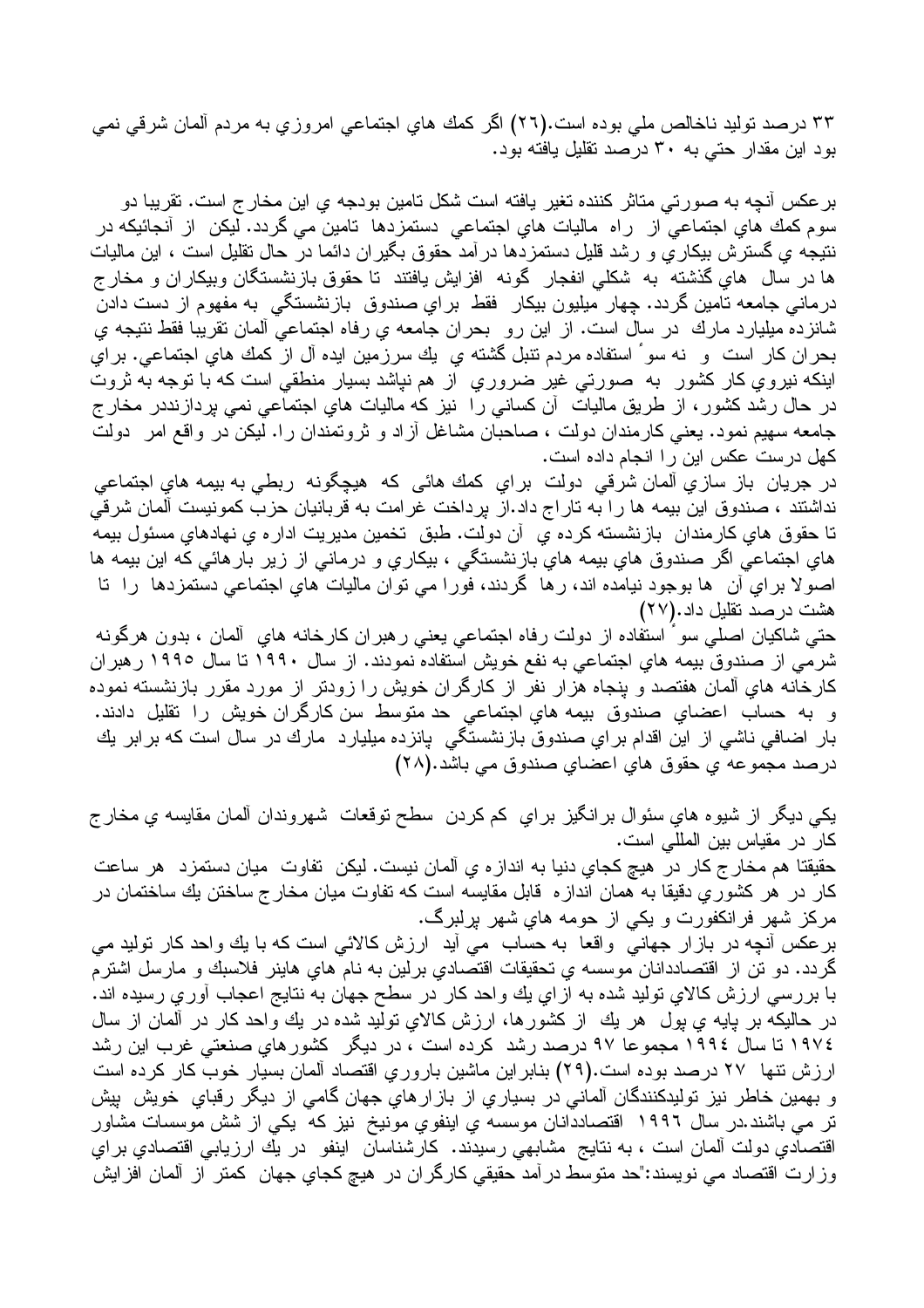نيافته است. چنين درصد كه افزايش درآمدي را تنها مي توان در ايالات متحده ديد. ارقام مزبور اين تز سنديكاها را نائيد مي كنند كه باروري نوليد دستمزدهاي بالا و ساعات كار كمتر و بارورتر را نوجيه مي کنند . ( ۳۰ )

روشن است که هيچ کشوري قادر نيست دهه هاي متمادي بدون هرگونه پيامدي بيش از أنچه که از خارج وارد می کند، کالاً صادر نماید. بیامد اجتناب ناپذیر چنین سیاستی آن است که ارزش مارك آلمان در مقایسه با دیگر بول ها دائما افزایش می بابد. این افزایش ارزش مارك باعث می شود كه ارزش ارزهای خارجي حاصل از صادرات نقليل بافته و سودي كه كارفرمايان از نقليل مخارج كار مي برند دوباره از بین برود. بدین طریق در سال ۱۹۹۶ سود محصولات صادراتی آلمان ده درصد کمتر از سال ۱۹۹۲ بود. زیرا بحران سیستم پولی اروپا و سیاست دلار ارزان آمریکا ارزش مارك را به طرف بالا و ارزش دلار را به طرف پائین برد. طبق ارزیابی موسسه یِ اقتصادیِ اخن ۖ با ۖ نوجه ۖ به این جابجائی نرخ تبدیل ارزها، درصد افزايش مخارج در تمامي كشورهاي صنعتي در دراز مدت تقريبا به موازات ألمان پيش رفته است. از این رو امروزه \_ با محاسبه بر پایه ی دلار \_ مخارج نولید یك قطعه در صنعت المان و آمریکا نقریبا برابر است. موسسه ی اقتصادی کلن نیز که یکی از موسسات نزدیك به کارفرمایان است به نتایج مشابهی رسیده است.(۳۱)

از این دید أنچه اولاف هنکل رئیس پیشین کنسرن أي بي ام و رهبر کنوني اتحادیه ي کارفرمایان صنعتي آلمان در بائیز ۱۹۹۰بر علیه دستمزدهای بالای کارگران آلمانی گفت بك تبلیغات حقیقتا گستاخانه بیش نبود. از آنجا که کارفرمایان آلمانی همه ساله میلیاردها مارك در خارج سرمایه گذاریِ می کنند، به همراه سرمایه مشاغل نیز به خارج منتقل می گردند. هنکل می گوید: "امروزه بزرگترین محصول صادراتی آلمان مشاغل است."(٣٢) این ادعایِ هنکل در افکار عمومی چون بمب منفجر گردید و در تمامی کشور میلیون ها بار دهان به دهان گشت. لیکن این ادعا ادعائی کاملاً نادرست است.

هنكل براي اثبات نظريه ي خويش چنين حساب مي كند: شركت هاي و كنسرن هاي ألمان از سال ۱۹۸۱ تا کنون صد و بنجاه و هشت میلیارد مارك ً در شعبات خارجی خویش سرمایه گذاری کرده اند. در همین فاصله یِ زمانی بر نعداد شاغلین شعبات مزبور هفصد و بنجاه هزار نفر افزوده گشته است. طبق این گفته ألمان هر ساله هفتاد هزار شغل به خارج "صادر" نموده است. اما واقعييت به گونه ي ديگري است. کشوریِ که سال هایِ متمادیِ بپوسته افزایش صادرات داشته است ، اجبارا سرمایه یِ صادراتیش بیش از سرمایه ی واردانتش خواهد شد. بهمین دلیل نیز کنسرن های ژاپنی در همین فاصله زمانی صد میلیارد مارك بيشتر از كنسرن هاي الماني به شعبات خارجي خويش صادر نموده اند. بخش اعظم اين سرمايه ها نه به کشورهای مزد ارزان ، بلکه به دیگر کشورهای صنعتی غرب سرازیر می گردند. مهمترین کشور هائی که سرمایه هایِ آلمان به آن ها صادر می گردند اسپانیا، ایالات متحده و فرانسه می باشند.

قبل از هر چیز باید گفت که ادعایِ ایجاد مشاغل اضافی در خارج از کشور دروغی بیش نیست. این مسئله را ميشائيل ورتمن اقتصاددان بخش خارجي موسسه ي تحقيقات اقتصادي برلين كه از ده سال بيش تمامي ارقام سرمايه گذاري هاي خارجي ألمان را ثبت نموده است ، كاملا ثابت مي نمايد.(٣٣)

درست است که تعداد مشاغل کارخانه هایِ ألمانی در خار ج از کشور از سال ۱۹۸۹ تا سال ۱۹۹۳ طبق آمار دولتی مجموعا به مقدار صد و نود هزار نفر افزایش یافته است ، لیکن تعداد کارکنان کارخانه های خارجی که سرمایه گذار ان ألمانی در همین فاصله زمانی خریده اند دویست هزار نفر بوده است. با این حساب مشاغل "صـادر شده " در خود این کشور ها وجود داشته اند. البته بسیاری ً از کنسرن ها حقیقتا ً نیز در خارج كارخانه هاي جديدي داير نموده اند. مثلا ب ام و در كاروليناي جنوبي واقع در ايالات متحده و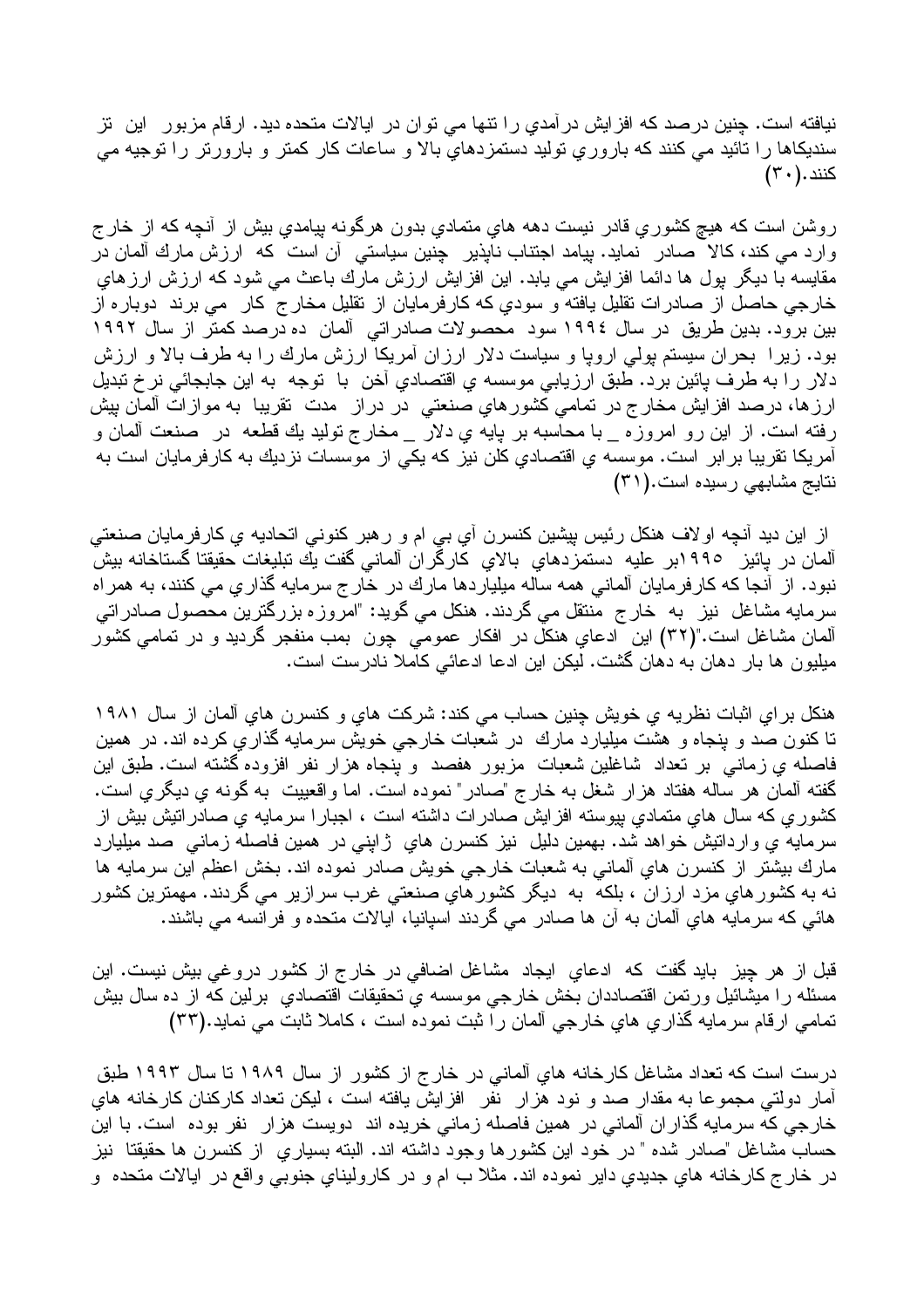با زیمنس در ایرلند شمالی و یا بوش در اسکاتلند و فولك واگن در برنقال و چین. لیکن بازیگران ألمانی باز ار جهانی در کارخانه هایِ خریده شده در خار ج نیز همان سیاستی را اجرا می نمایند که در آلمان به أن مشغولند. يعني نقليل نيروي كار، تغير محل نوليد و تمركز نوليد. بسياري از اين خريدهاي خارجي با هدف پاك نمودن باز ار صورت مي گيرند. بدين ترتيب كارفرمايان آلماني در خارج از كشور نيز همچون در داخل کشور نقریبا هیچ محل کاریِ ایجاد نمی کنند.

از این رو بحث حفظ قابلیت رقابت کارفرمایان آلمانی بحثی بوچ و متضاد و با هدف گول زدن آگاهانه ی مردم است. دولت فدرال با اعتقاد راسخ به نظرات رادیکال های بازار کشور را گرفتار چنان برنامه ی صرفه جوئی نموده است که زیانش بیش از سودش می باشد. تا سال ۱۹۹۸ تنها در موسسات دولتی دویست هزار محل کار از بین خواهد رفت. علاوه بر این با نقلیل شدید بودجه یِ ایجاد مشاغل ًدر ألمان شرقی صد و نود و بنج هزار انسان دیگر به خیل بیکاران اضافه خواهند گردید. در عین حال با نقلیل كمك هاي اجتماعي بار ديگر قدرت خريد مردم در بازار داخلي كاهش خواهد يافت. هولگر ونتسل رئيس اتحادیه ی مغاز ه دار ان آلمان بیش بینی می کند که در مغاز ه ها و فروشگاه های زنجیر ه ای سالیانه سی و بنج هزارٌ محل کار بخاطر کمبود مشترؓ یِ حذف خواهد گردید.(٣٤) ولفگانگ فرانتس یکی از باصطلاح .<br>بنج خردمند علم اقتصاد كه دولت را در امور اقتصادي راهنمائي مي نمايند حتي اعلام خطر مي نمايد كه "بيكاري خود از خود تغذيه مي نمايد."(٣٥) ليكن اعضاي دولت اصرار مي ورزند كه هيچ بديلي براي صرفه جوئي وجود ندارد و دليل اين ادعايشان هم كسرى ٍ در حال رشد بودجه ي دولت است. ليكن اين اسندلال نیز استدلالی کهنه است. روشن است که با بالا رفتن درصد بیکاری در آمدهای مالیاتی دولت تقلیل می پابند. لیکن مسئولین کم گردیدن این در آمدهای این اصل را به شکل دردآوریِ مسکوت می گذارند که این خود أن ها می باشند که باعث نقلیل أگاهانه ی این در آمدها می گردند. دولت فدر ال و ایالات مختلف همه ساله با دست و دلبازي تخفيف هاي مالياتي قابل توجهي به کارفرمايان و صـاحبين مشاغل أز اد مـي دهند و با انتقال روز افزون ثروت ها به بهشت هایِ مالیاتی مدارا می کنند و با تقلیل یی در یی مالیات موسسات سرمایه داری و ایجاد سیلی از امکانات کسر مخارج از در آمدها، بار مالیاتی سرمایه داران را در فاصله زمانی ۱۹۹۰ تا ۱۹۹۰ از ۳۳ درصد به ۲۲ درصد تقلیل داده اند. تقلیل درآمد دولت از این تخفيف هاي مالياتي حتى به چهل درصد مي رسد.(٤٠) تا سال ١٩٨٠ ماليات هاي حاصل از سودهاي بخش خصوصبي بك چهارم كل در آمدهاي مالياتي دولت را تشكيل مي دادند. اگر اين نسبت امروزه در همان سطح باقي مانده بود، خزانه ي دولت ساليانه ٨٦ ميليارد مارك بيشتر مي داشت. يعني يك برابر و نیم قرضی که وزیر دارائی برای تامین بودجه یِ سال ۱۹۹۲ نموده است. با این وجود دولت قصد دارد باز هم ماليات هاي سرمايه داران را نقليل دهد. با خذف ماليات بر ثروت و سرمايه ي صنعتي باز هم یازده میلیارد مارك دیگر از درآمدهایِ مالیاتی دولت كم خواهد گردید.

تمامی این اقدامات می باید پایه ریزی و گسترش موسسات نولیدی و ایجاد کار در آلمان را تسهیل نمایند. نئو وایگل وزیر دارائی آلمان این امر را چنین توجیه می نماید که حتی در کسب مالیات از سود کارخانه ها نیز در میان کشورهای مختلف رقابت وجود دارد. لیکن این امید که سودهای بیشتر کارفرمایان بطور خودکارباعث رشد اقتصادی و ایجاد کار بیشتر گردد، دیر زمانیست که بطالت خویش را به اثبات رسانیده است. ازسال ۱۹۹۳ تا سال ۱۹۹۰ سود کارخانه هایِ آلمانی بطور متوسط ۲۷ درصد افزایش یافته است. با این وجود درصد سرمایه گذاری ها ثابت مانده است.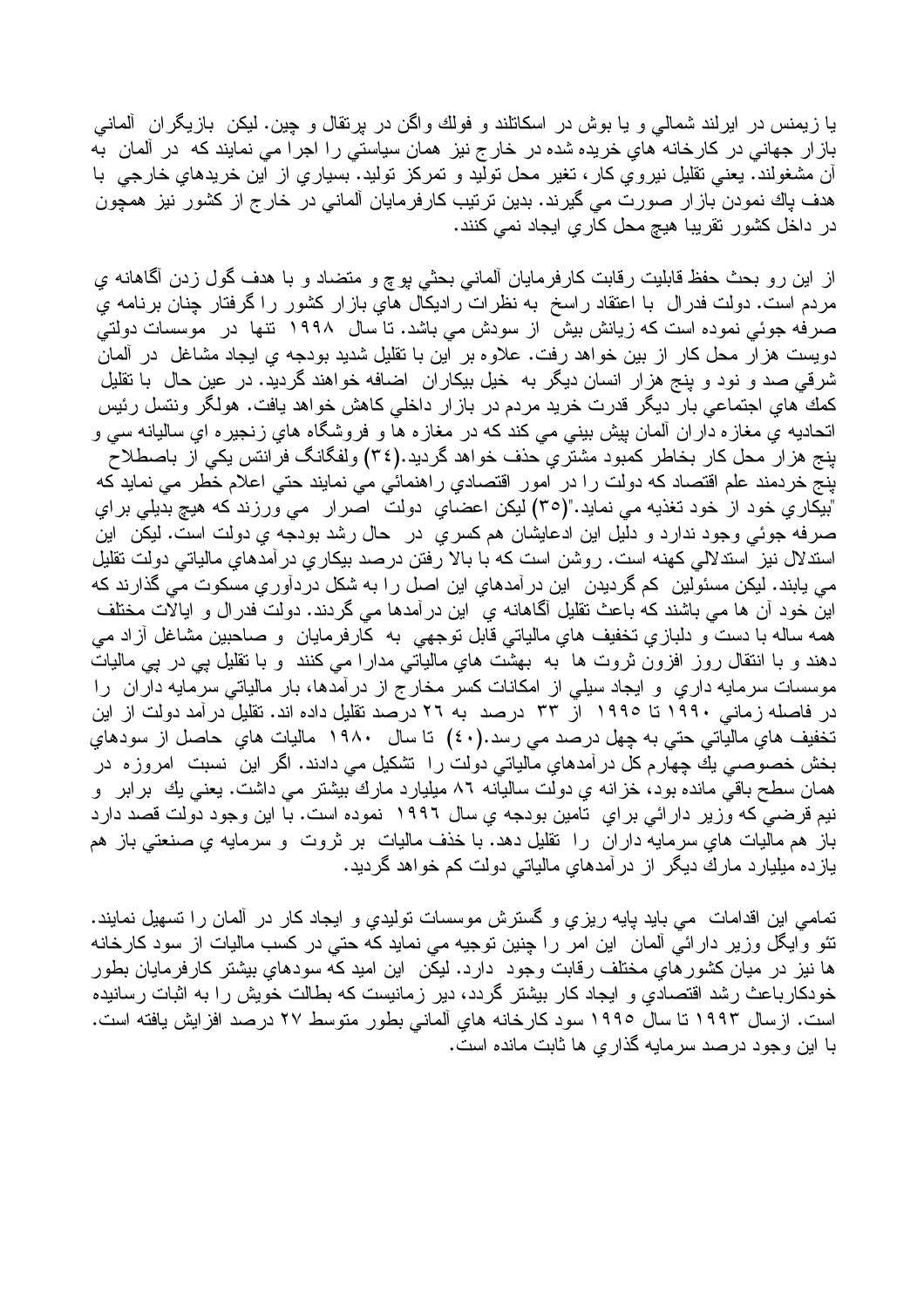## رهائی از سقوط مارییچی

تضادهای موجود در نظریه ی بهتر نمودن شرایط تولید آلمان بیانگر بك طرز تفكر از اساس نادرست در سياست آلمان است. سياستي که خود رقابت جهان فراگير را يك هدف مي داند. رقابت بي حد و مرز برایِ نصاحب سهم بیشتریِ از بازار کار جهانی بسرعت هرچه بیشتریِ سیکل بازار کار جهانی را بی ارزش نموده و از دید اکثریت عظیمی چون مسابقه ` میان لاك پشت و خرگوش به نظر می رسد. زیرا همیشه رقیب ارزان تری وجود خواهد داشت و یا أنکه بوجود خواهد أمد. هر کس که سعی کند خود را با این "رقابت " وفق دهد، باعث ایجاد وفق دادن های دیگری در جای دیگری می گردد و بزودی دوباره نوبت خود وي خواهد رسيد. چنين كار فرماياني هر كاري هم كه بكنند، غالبا خود در اين بازي بازنده خواهند بود. در این بازیِ نتها اقلیتی از ثرونمندان و متخصصین طراز اول که بطور متوسط یك بنجم جمعیت كشور هاي صنعتي قدیمي را تشكیل مي دهند، شانس بردن دارند. در این میان دیگر حتی مدافعین حرفه ای لیبر الیسم نو نظیر اقتصاددانان مرکز همکاریهای کشور های مرفه در یاریس حرکت به سویِ جامعه یِ ۲۰ به ۸۰ \_ را انکار نمی کنند. زیرا شکاف در حال رشد میان فقیر و غنی را آمار در آمدها بوضوح نشان مي دهند.

ليكن ادامه ي بي حد و مرز اين سقوط مارييچي نه اجتناب نايذير است و نه اصولا قابل احتمال. استرانژی های ضد این روند امکان بذیرند و مدت هاست که نکمیل گردیده اند.در مرکز ثقل این استرانژی ها می باید افزایش ارزش کار قرار داشته باشد. یکی دیگر از مراکز ثقل این استراتژی هاکه حتی اقتصاد دانان لیبر ال نیز بر صحت آن اتفاق نظر دارند، شانسی است که رفرم مالیات حفظ محیط زیست می تواند بوجود أورد. اگر انرژی از طریق مالیات حفظ محیط زیست در از مدت قدم به قدم گر ان گردد، نه تنها باعث كم گشتن ألودگي تهديد أميز محيط زيست مي گردد، بلكه در عين حال نقاضاي نيروي كار را افزایش داده و سرعت کار برد تکنیك در راه خودکار نمودن تولید را کندتر می نماید. از این گذشته بالا رفتن هزینه ی حمل و نقل مرز های جدیدی را بر روی نقسیم کار فراملیتی باز خواهد نمود و انبار هاي متحرك يعني صف هاي بي انتهاي تريلي هائي كه جاده ها را در مي نوردند، ديگر مقرون به صرفه نخواهند بود.

موسسه ی تحقیقات اقتصـادی آلمان در محاسبه ی بیشتر محتاطانه ای ثابت نمو ده است که آلمان مے تو اند با افزایش تدریجی مالیات حفظ محیط زیست بر ای مصرف نفت ، بنزین ، گاز و برق در عرض ده سال ششصد هزار محل کار دیگر ایجاد نماید. دستیابی به حداقل مصرف انرژی از طریق عایق بندی حرارتی ساختمان ها و توليد غير متمركز انرژي نيز براي انسان هاي زيادي كار بوجود خواهد أورد.(٣٧)

والنر اشتاهل محقق توليدات صنعتي در مقاله اي تحت عنوان "دام شتاب داشتن يا بيروزي سنگيشت " با محاسبه ای جالب توجه ثابت کرده است که اگر مو اد اولیه ی سوختی گر ان گردند به کار بیشتر ی نیاز خواهد بود.(۳۸) بهاي بالاي مواد سوخت نوليد فراورده هاي صنعتي با دوام را در مقايسه با فرأورده های بك بار مصرف و یا كم دوام نقویت خواهد نمود و این امر به نفع نولید كار خواهد بود. اشتاهل این بازگشت به فراورده هایِ بادوام را بعنوان ً مثال در صنعت انومبیل سازیِ بررسی می نماید. بشر امروزه از لحاظ نکنیکی قادر است انومبیل هائی بسازد که اطاق و مونورشان به جای ده سال عمر منداول امروزي ، بيست سال عمر نمايند. قيمت خريد يك انومبيل بطور متوسط ٥٧ درصد كل مخارج ده